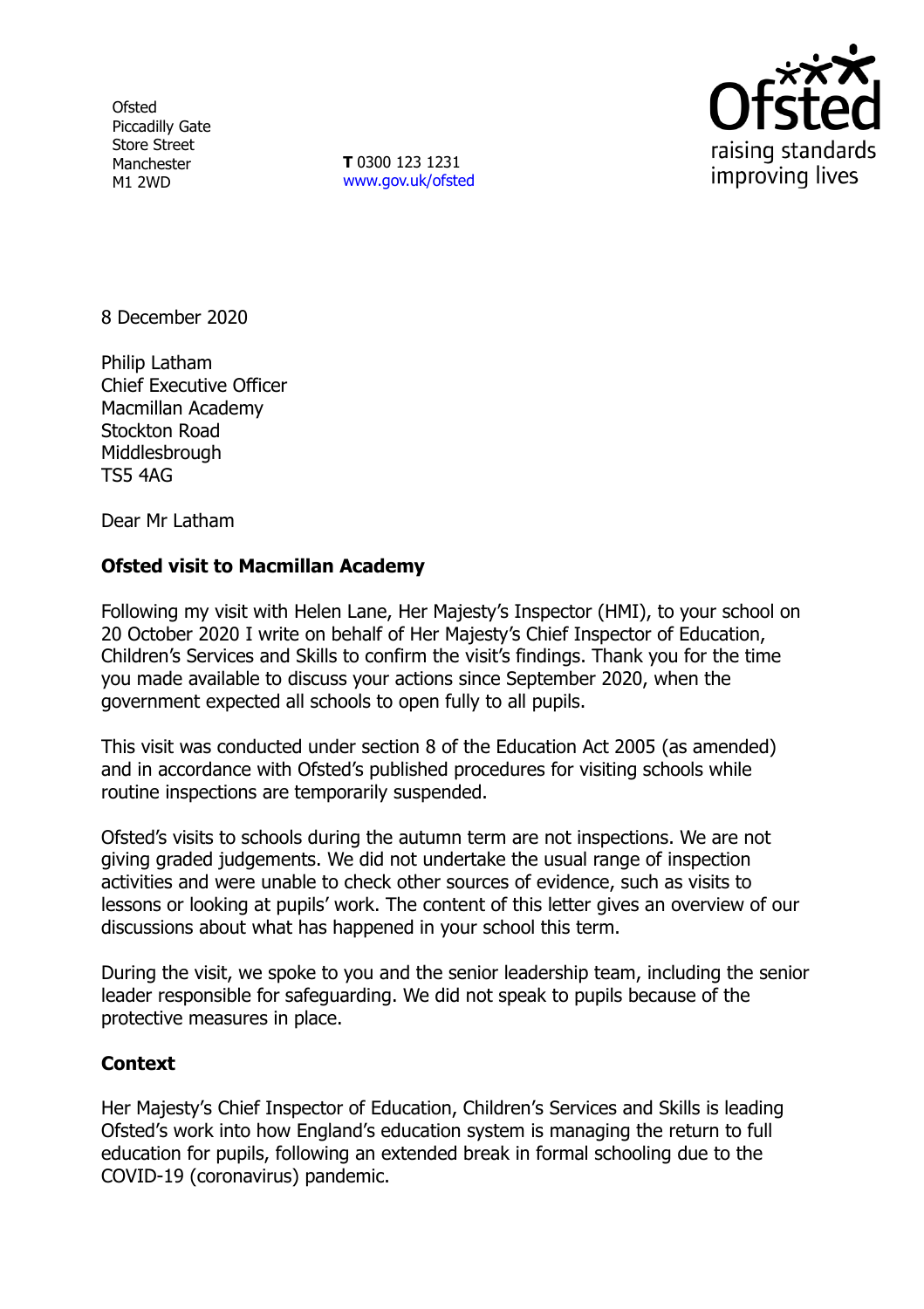

In undertaking this focused work, HMI are visiting a broad range of schools. HMI will visit a sample of:

- approximately 1,200 schools across all Ofsted grades (outstanding, good, requires improvement and inadequate)
- maintained schools, academies and free schools, special schools and centres of alternative provision, including those in cities, and coastal, town or rural communities.

The information from this visit will feed into Ofsted's national reporting so that the insights can be shared with the government and the education sector. We did not find any significant concerns during the visit. In such a case, an inspection report would be published on our website and available to parents and carers.

We did not consider your response to COVID-19 during the spring and summer terms 2020, when the school was not open to all pupils.

## **From this visit, inspectors noted that:**

- The school opened to all pupils on 4 September 2020.
- Pupils' attendance is broadly in line with the normal attendance for this time of year. At the time of the visit, a number of partial 'bubbles' were isolating due to COVID-19. This included 453 pupils from Years 7 to 12.
- Pupils are studying most of the usual curriculum. Pupils in Years 7 to 9 do not currently learn food technology. Subject leaders have adapted the sequencing of curriculum content by moving some practical learning, in subjects such as science and design technology, to the summer term. Leaders explained that they have plans to return to the usual curriculum by summer 2021.
- You explained that staff have checked pupils' understanding of curriculum content this term using different approaches to assessment. After half term, pupils in Years 7 to 9 will sit external tests to explore further what they know and remember.
- You told us that, in English, Year 7 pupils require additional teacher support to improve their grammar and ensure they understand how to communicate information between individuals or groups in non-fiction writing. You have used some of the government's COVID-19 catch-up premium funding to appoint academic mentors to work closely with pupils who are behind in their learning.
- **Pupils in Year 11 attend a mandatory additional English or mathematics lesson** at the end of each day on Mondays and Tuesdays. Leaders told us that, during this time, pupils learn curriculum content that was missed or not understood fully during the period when schools were only open to some pupils due to